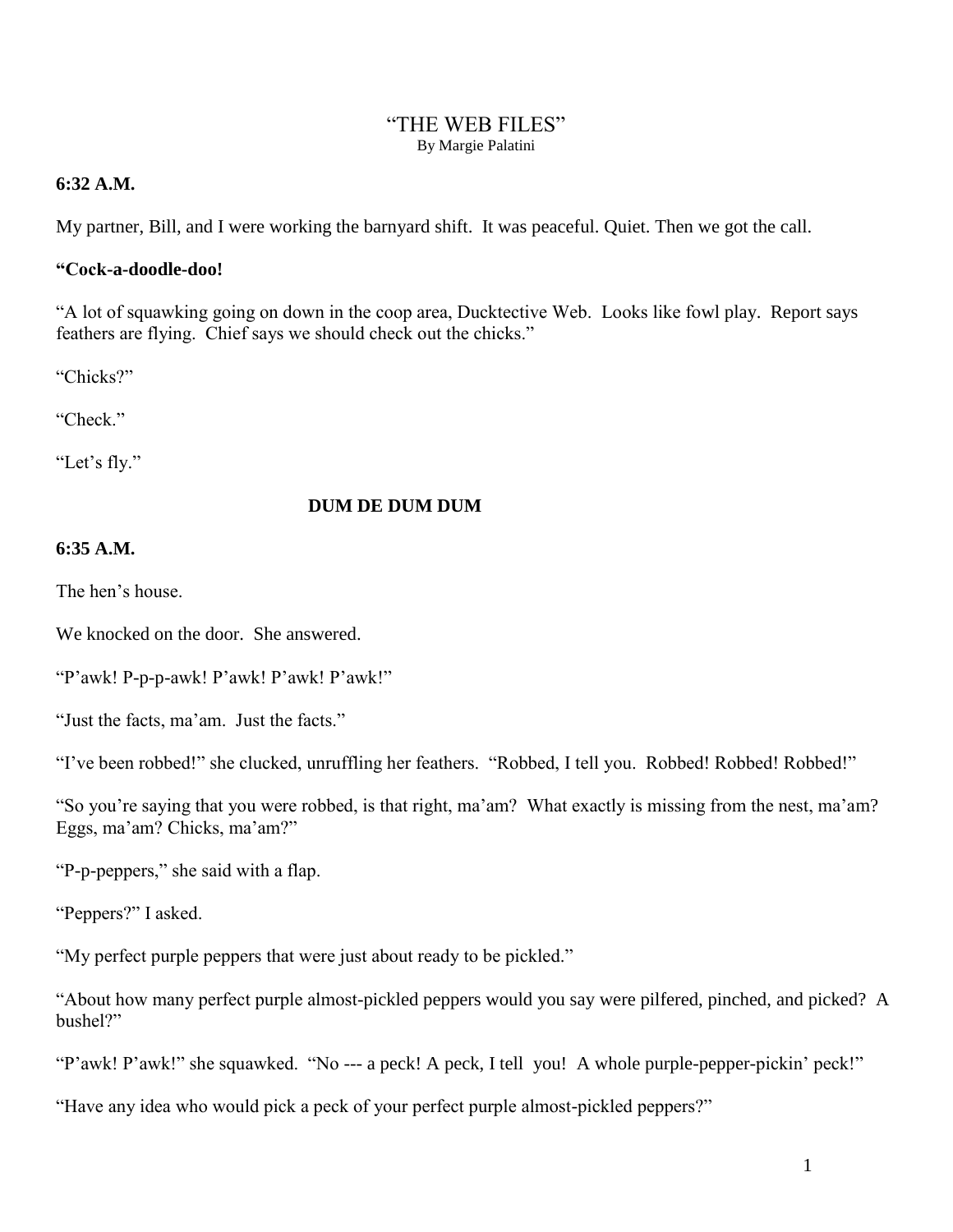"Not a clue," she clucked.

I turned to Bill and gave a quick quack. "Round up the usual suspects."

#### **DUM DE DUM DUM**

#### **9:06 A.M.**

Headquarters was hopping.

A miss named Muffet had just been tossed off her tuffet and a gal named Peep was missing some sheep. I noticed that three little kittens had lost their mittens. They began to cry. I wanted to help. I couldn't. I had pickled peppers to worry about.

We had Horner in the corner and were trying to make Little Boy Blue quack.

"Okay, Blue Boy. Quit blowing your horn. Time to make hay. Suppose you just tell me where you were this morning."

"I'm innocent, I tell you! Innocent!" quivered the kid. "I was under the haystack. Fast asleep! Honest. Ask anybody."

"Sure. Sure. I've heard that bedtime story before. Got any witnesses?

My partner shook his head. "No. The sheep were in the meadow. Cows were in the corn."

Things looked black for the boy in blue. And then … we got another call.

"There's been some horsin' around reported down near Barn and Pen," said Bill. "Looks like another robbery."

We put the kid out to pasture.

#### **DUM DE DUM DUM**

## **10:43 A.M.**

Corner of Barn and Pen.

Bill and I talked to the horses.

"Whoa! Whoa! You there," I called out. "Like to ask you a few questions if you don't mind, sir."

"Na-a-a-ay. Not at all," he answered.

"What do you know about a peck of unlawfully picked perfect purple almost-pickled peppers?"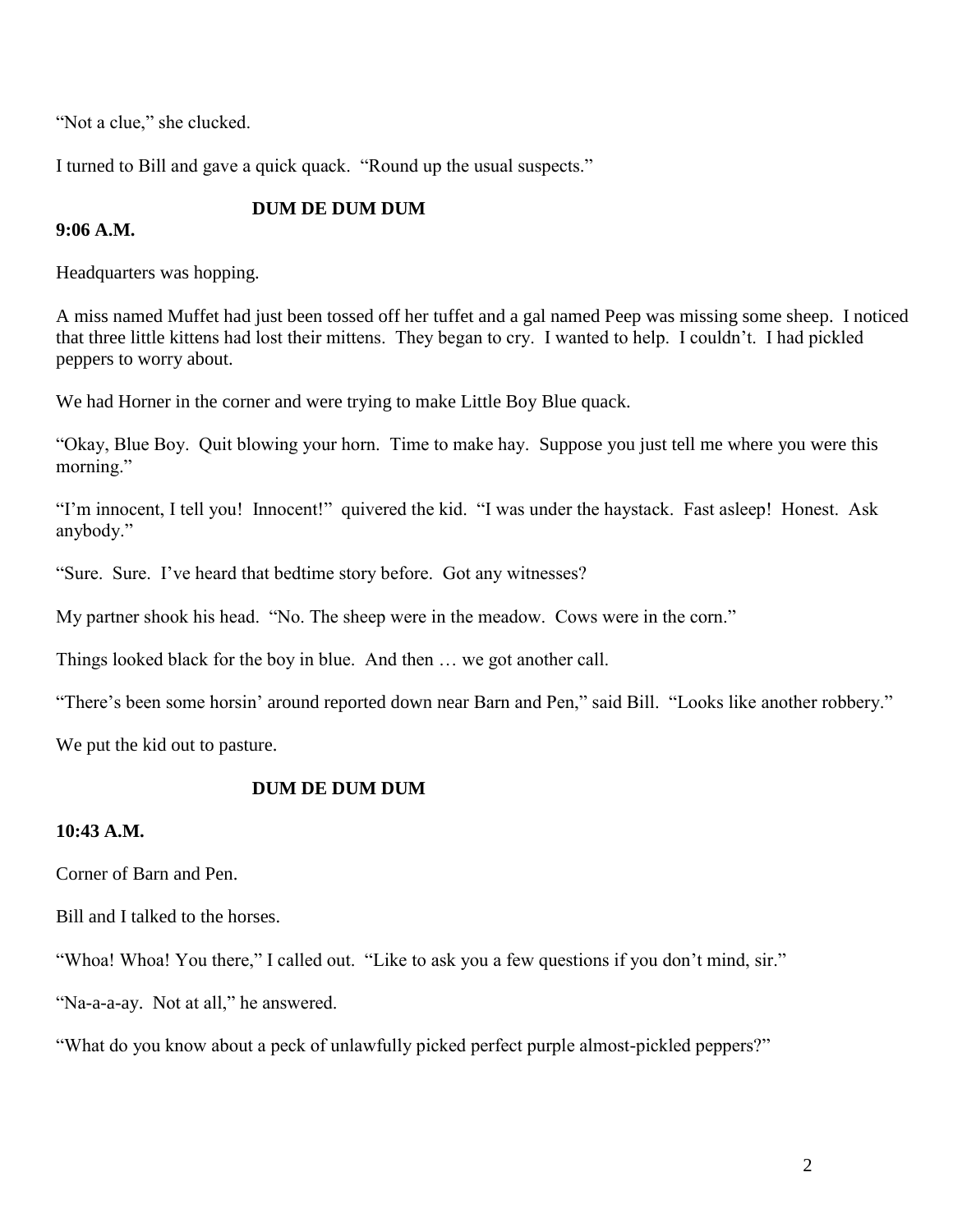"Peppers? Peppers? A peck of purple peppers? Not a thing. But somebody just hightailed it out of here with a tub of my tartest tasty tomahtoes!"

"Tomatoes?"

"You say to-may-toes …. I say to-mah-toes…. Somebody just hauled the whole thing off!"

"And find my lettuce while you're at it, too!" sighed a sheep. "Somebody just lifted a load of my luscious leafy lettuce not ten minutes ago! This is ba-a-a-d! Really ba-a-a-d!"

My partner looked at me and scratched his head.

"Peppers? Tomatoes? Lettuce? … What do you make out of all of this, Web?"

There was only one thing to make out of all of this. "Salad."

# **DUM DE DUM DUM**

# **11:47 A.M.**

The squad room. My partner and I were still trying to quack the case, but we didn't have any idea whom to I.D.

"Rats!" said Bill.

"That's it!" I shouted.

There was only one suspect who was sneaky enough, wily enough, and tricky enough to pick a peck of perfect purple almost-pickled peppers, take a tub of tasty tart tomatoes, and lift a load of luscious leafy lettuce.

## **12:22 P.M.**

My partner and I were hot on the tail of … That Dirty Rat.

## **DUM DE DUM DUM**

## **12:46 P.M.**

A real hole –in-the-wall.

"We know you're holed up in there, you Dirty Rat. Let us in."

He did.

"Eh, what's up, Duck?"

"There's been some trouble down on the farm," I said. "What do you know about a rash of recent robberies?"